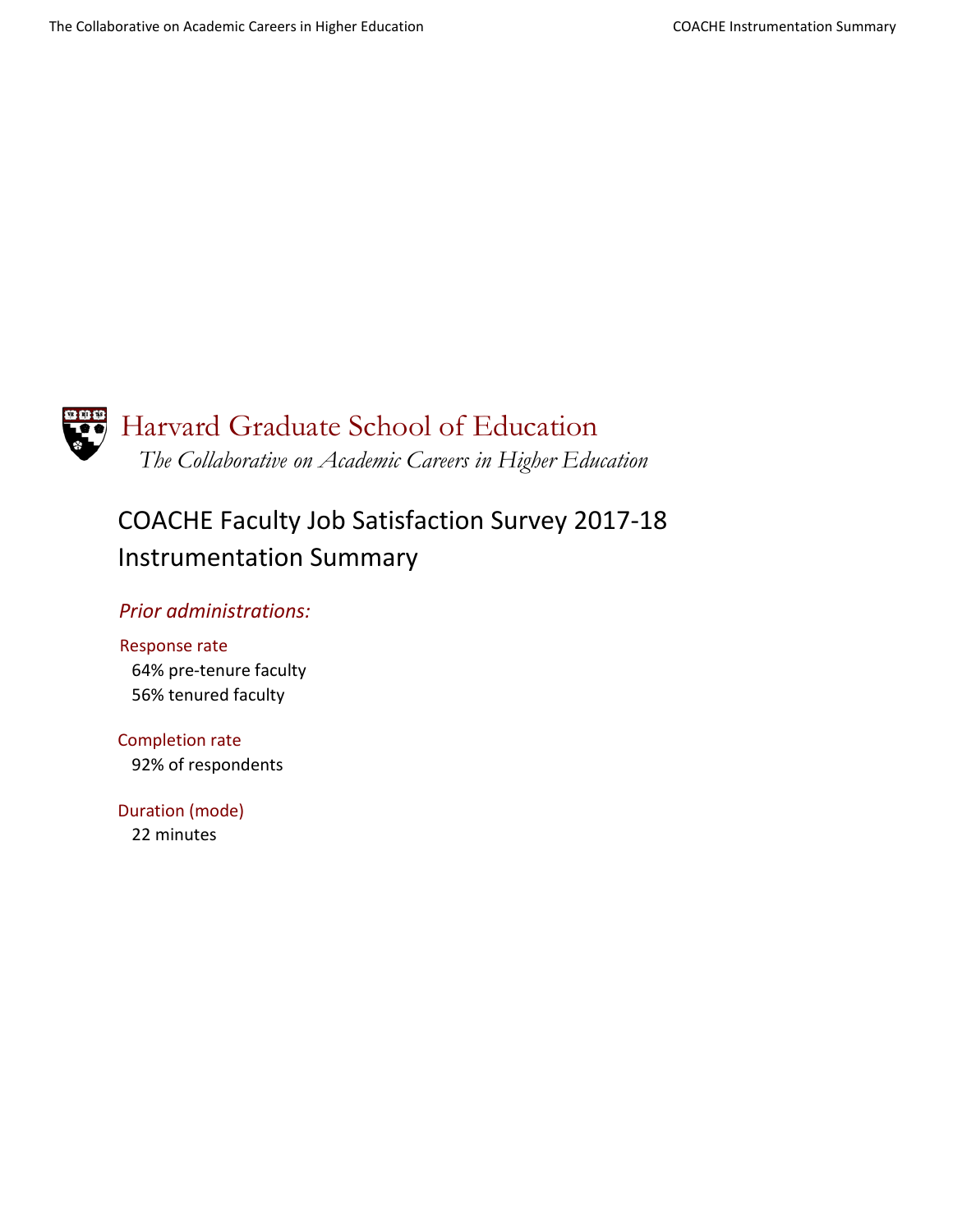#### About this COACHE Instrumentation Summary

These tables list the *abbreviated* names for nearly every item included in the 2017-18 edition of the COACHE Faculty Job Satisfaction Survey. Some items are rated on an agreement scale, others on a satisfaction scale, still others on a frequency scale, and so on. The complete instrument is available upon request.

The question identifiers (e.g., "Q45B") skip in sequence and do not indicate the quantity of variables in this survey, only their relative order; although a "Q460" exists, there are not 460 questions. Also, due to adaptive survey branching (depending on respondents' institutional types, rank, tenure status, etc.), no participant is administered every item in the instrument. Completion rates and response times positively reflect this tailoring of the survey experience.

During the developmental phases of our research, COACHE analysts conducted a series of principal component analyses (PCA) to derive twenty summary themes, or benchmarks, which describe faculty attitudes about their workplaces. Each benchmark is comprised of a few or several survey items, as follows. Some items remain in the survey, though they are not included in a benchmark score; these are marked here with an asterisk. Where applicable, Cronbach's alpha values are reported in parentheses.

The shaded blocks of survey items are optional modules, so comparison data is limited. In addition, a version of this summary for faculty at community colleges is available upon request.

Please direct inquiries, feedback, and requests to:

The Collaborative on Academic Careers in Higher Education (COACHE) Harvard Graduate School of Education 8 Story Street, Suite 550 Cambridge, MA 02138 *Email:* coache@gse.harvard.edu *Web:* [www.coache.org](http://www.coache.org/) V*oice:* 617-495-5285 *Fax:* 617-496-9350

© Copyright 2018, The President & Fellows of Harvard College. All rights reserved.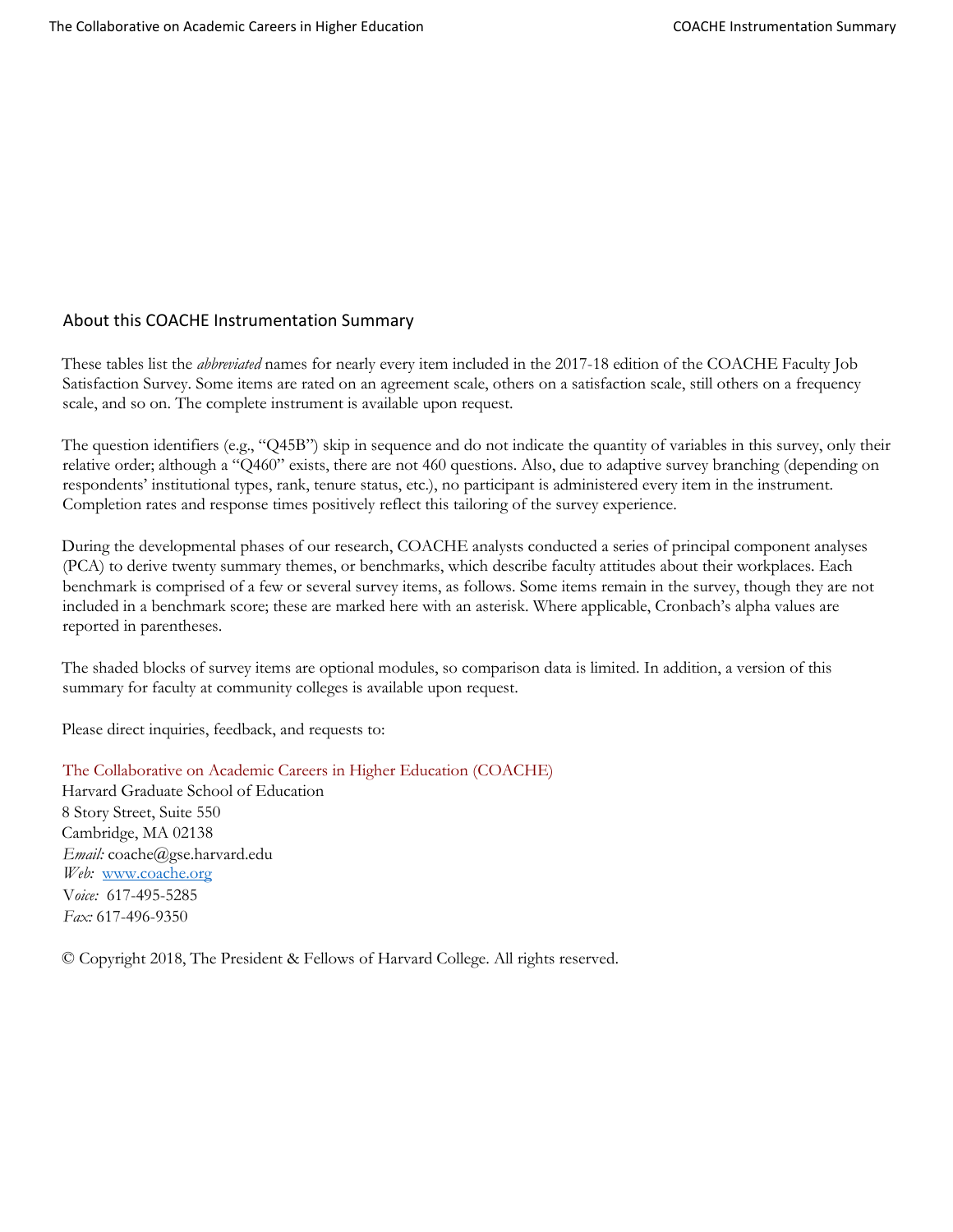|       | Nature of work: Research ( $\alpha$ =.852)                                                                         |
|-------|--------------------------------------------------------------------------------------------------------------------|
| Q45B  | Satisfaction with the portion of your time spent on research.                                                      |
| Q50B* | Indicate whether you feel you spend too much or too little time on research.                                       |
| Q80A  | The amount of external funding you are expected to find                                                            |
| Q80B  | The influence you have over the focus of your research/scholarly/creative work                                     |
| Q80C  | The quality of graduate students to support your research/scholarly/creative work                                  |
| Q80D  | Institutional support (e.g., internal grants/seed money) for your research/scholarly/creative work                 |
| Q80E  | The support your institution provides you for engaging undergraduates in your research/scholarly/creative work     |
| Q85A  | Obtaining externally funded grants (pre-award)                                                                     |
| Q85B  | Managing externally funded grants (post-award)                                                                     |
| Q85C  | Securing graduate student assistance                                                                               |
| Q85D  | Traveling to present papers or conduct research/creative work                                                      |
| Q85E  | The availability of course release time to focus on your research                                                  |
|       | Nature of work: Service ( $\alpha$ =.83)                                                                           |
| Q45C  | Satisfaction with the portion of your time spent on service.                                                       |
| Q50C* | Indicate whether you feel you spend too much or too little time on service.                                        |
| Q55B  | My institution helps faculty who take on additional leadership roles to sustain other aspects of their work.       |
| Q60A  | The number of committees on which you serve                                                                        |
| Q60B  | The attractiveness (e.g., value, visibility, importance, personal preference) of the committees on which you serve |
| Q60C  | The discretion you have to choose the committees on which you serve                                                |
| Q60D  | How equitably committee assignments are distributed across faculty in your department                              |
| Q60E* | The number of students you advise/mentor                                                                           |
|       | Nature of work: Teaching ( $\alpha$ =.82)                                                                          |
| Q45A  | Satisfaction with the portion of your time spent on teaching.                                                      |
| Q50A* | Indicate whether you feel you spend too much or too little time on teaching.                                       |
| Q70A  | The number of courses you teach                                                                                    |
| Q70B  | The level of courses you teach                                                                                     |
| Q70C  | The discretion you have over the content of the courses you teach                                                  |
| Q70D  | The number of students in the classes you teach, on average                                                        |
| Q70E  | The quality of students you teach, on average                                                                      |
| Q70H  | How equitably the teaching workload is distributed across faculty in your department                               |
| Q70I  | The quality of graduate students to support your teaching                                                          |
|       | <b>Nature of Work: Other</b>                                                                                       |
| Q45D* | The portion of your time spent on outreach.                                                                        |
| Q45E* | The portion of your time spent on administrative tasks.                                                            |
| Q50D* | Indicate whether you feel you spend too much or too little time on outreach.                                       |
| Q50E* | Indicate whether you feel you spend too much or too little time on administrative tasks.                           |
| Q55A* | I am able to balance the teaching, research, and service activities expected of me.                                |
|       |                                                                                                                    |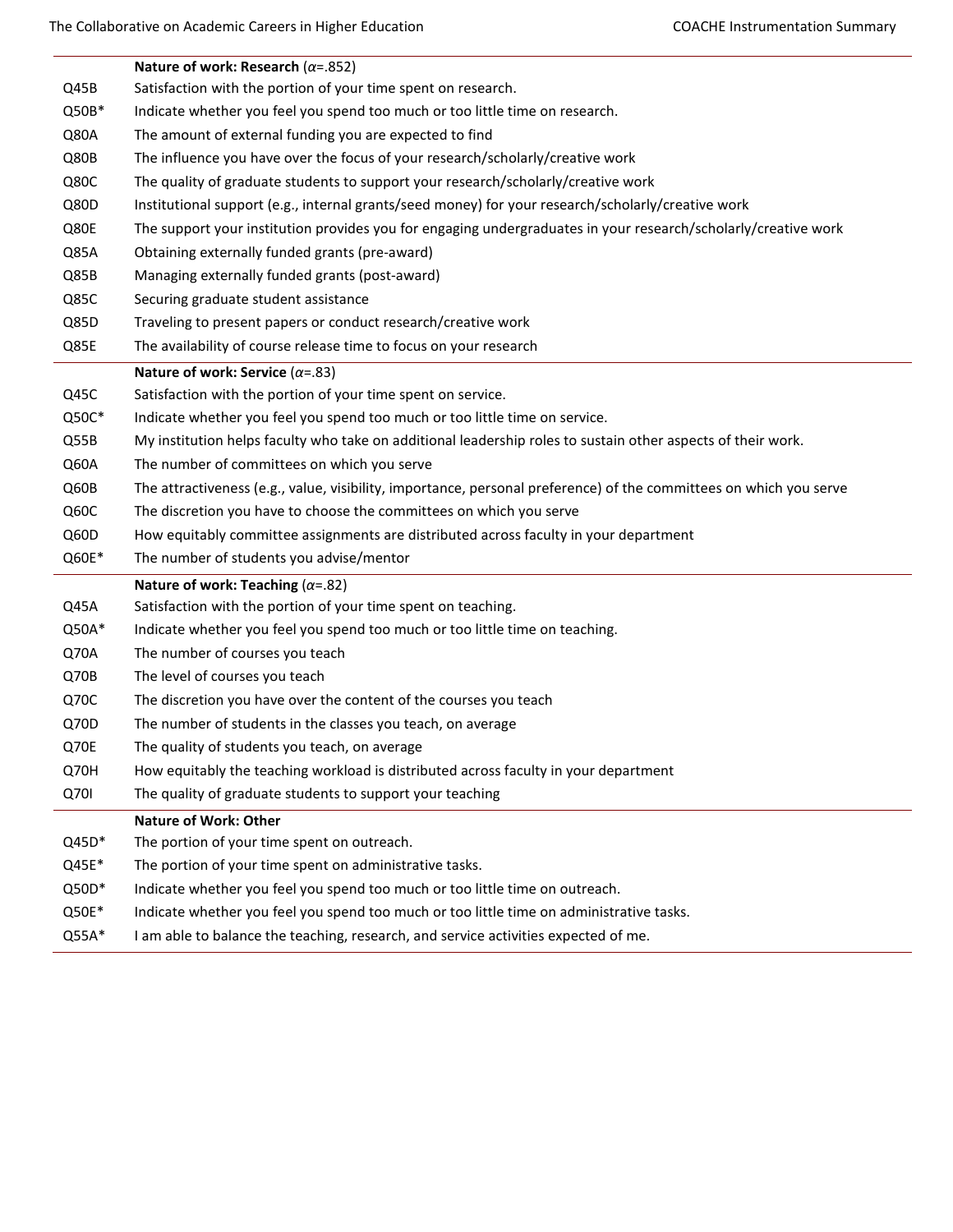|                | Facilities and work resources ( $\alpha$ =.81)                                                                                                                    |
|----------------|-------------------------------------------------------------------------------------------------------------------------------------------------------------------|
| Q70F           | The support your institution has offered you for improving your teaching                                                                                          |
| Q90A           | Office                                                                                                                                                            |
| Q90B           | Laboratory, research, or studio space                                                                                                                             |
| Q90C           | Equipment                                                                                                                                                         |
| Q90D           | Classrooms                                                                                                                                                        |
| Q90E           | Library resources                                                                                                                                                 |
| Q90F           | Computing and technical support                                                                                                                                   |
| Q90H           | Clerical/administrative support                                                                                                                                   |
| Q90G*          | Salary                                                                                                                                                            |
|                | Personal and Family Policies ( $\alpha$ =.85)                                                                                                                     |
| Q95D           | Housing benefits (e.g. real estate services, subsidized housing, low-interest mortgage)                                                                           |
| Q95E           | Tuition waivers, remission, or exchange                                                                                                                           |
| Q95F           | Spousal/partner hiring program                                                                                                                                    |
| Q95G           | Childcare                                                                                                                                                         |
| Q95H           | Eldercare                                                                                                                                                         |
| Q95J           | Family medical/parental leave                                                                                                                                     |
| Q95K           | Flexible workload/modified duties for parental or other family reasons                                                                                            |
| Q95L           | Stop-the-clock for parental or other family reasons                                                                                                               |
| Q200B          | My institution does what it can to make personal/family obligations and an academic career compatible.                                                            |
| Q200A          | I have been able to find the right balance, for me, between my professional life and my personal/family life.                                                     |
|                |                                                                                                                                                                   |
|                | Health and retirement benefits ( $\alpha$ =.83)                                                                                                                   |
| Q95A           | Health benefits for yourself                                                                                                                                      |
| Q95B           | Health benefits for your family (i.e. spouse, partner, and dependents)                                                                                            |
| Q95C           | <b>Retirement benefits</b>                                                                                                                                        |
| Q951           | Phased retirement options                                                                                                                                         |
|                | Interdisciplinary work (Pre-tenure $\alpha$ =.83, Tenured $\alpha$ =.87)                                                                                          |
| Q99*           | Interest in interdisciplinary work                                                                                                                                |
| Q98A*          | Engagement in collaborative interdisciplinary teaching                                                                                                            |
| Q98B*          | Engagement in collaborative interdisciplinary research                                                                                                            |
| Q98C*          | Engagement in solo interdisciplinary teaching or research                                                                                                         |
| Q100A          | Budget allocations encourage interdisciplinary work.                                                                                                              |
| Q100B          | Campus facilities (e.g. spaces, buildings, centers, labs) are conducive to interdisciplinary work.                                                                |
| Q100C          | Interdisciplinary work is rewarded in the merit process.                                                                                                          |
| Q100D          | Interdisciplinary work is rewarded in the promotion process.                                                                                                      |
| Q100E          | Interdisciplinary work is rewarded in the tenure process.                                                                                                         |
| Q100G          | My department understands how to evaluate interdisciplinary work.                                                                                                 |
|                | Collaboration ( $\alpha$ =.73)                                                                                                                                    |
| Q105A          | Opportunities for collaboration with other members of your department                                                                                             |
| Q105E<br>Q105D | Opportunities for collaboration within your institution, faculty outside your department<br>Opportunities for collaboration with faculty outside your institution |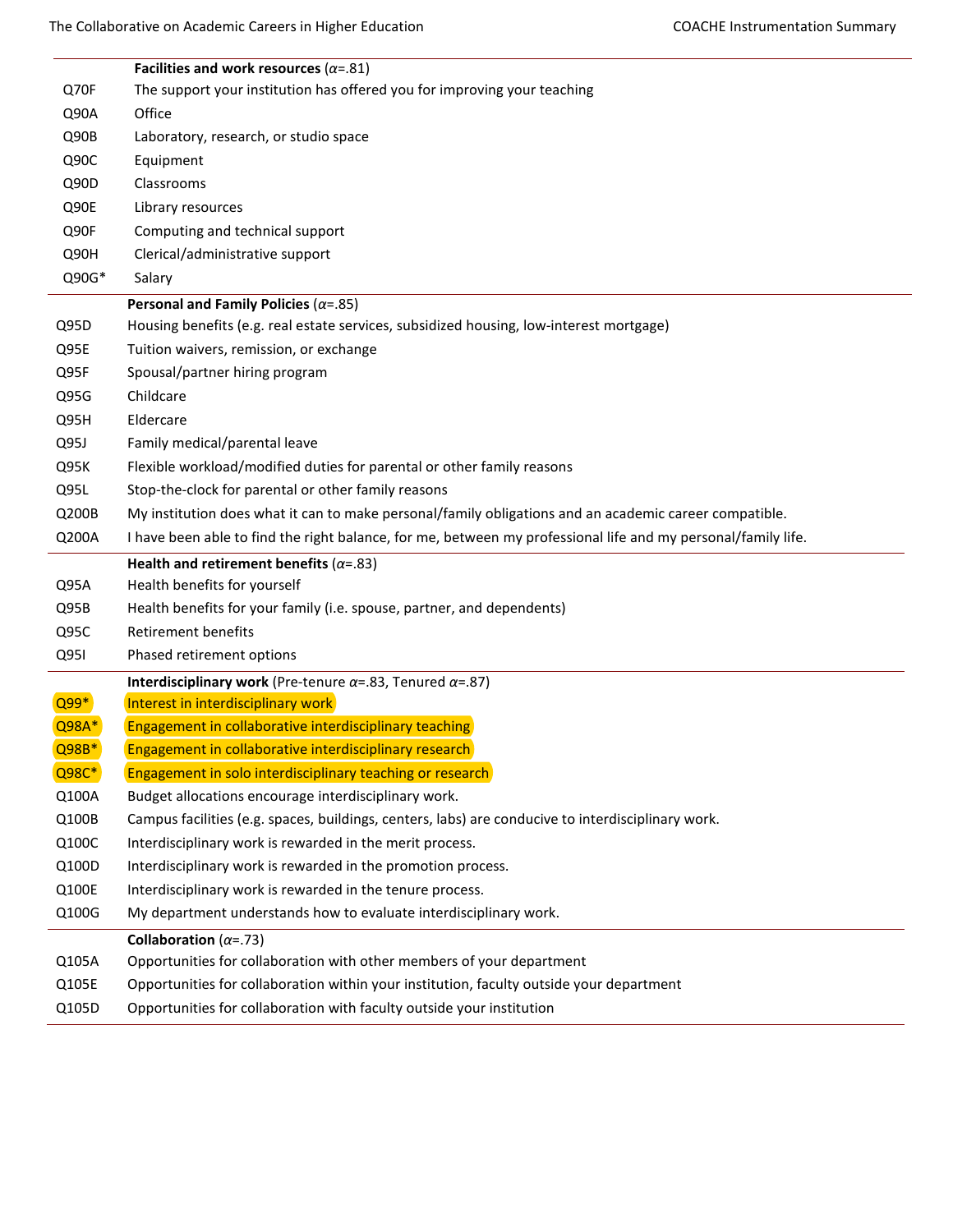|        | Mentoring ( $\alpha$ =.70)                                                                                               |
|--------|--------------------------------------------------------------------------------------------------------------------------|
| Q110*  | I have served as either a formal or informal mentor to (Pre-tenure, Tenured faculty   In my, Outside my department)      |
| Q115*  | Being a mentor is/has been fulfilling to you in your role as a faculty member                                            |
| Q120A* | Importance of having a mentor(s) in your department to your success as a faculty member                                  |
| Q120B* | Importance of having a mentor(s) outside your department at your institution to your success as a faculty member         |
| Q120C* | Importance of having a mentor(s) outside your institution to your success as a faculty member                            |
| Q125A  | Effectiveness of mentoring for you from someone in your department                                                       |
| Q125B  | Effectiveness of mentoring for you from someone outside your department at your institution                              |
| Q125C* | Effectiveness of mentoring for you from someone outside your institution                                                 |
| Q130A  | There is effective mentoring of pre-tenure faculty in my department.                                                     |
| Q130B  | There is effective mentoring of tenured associate professors in my department.                                           |
| Q130C  | My institution provides adequate support for faculty to be good mentors.                                                 |
|        | Tenure policies (Pre-tenure $\alpha$ =.92)                                                                               |
| Q136A  | The clarity of the tenure process in your department.                                                                    |
| Q136B  | The clarity of the tenure criteria (what things are evaluated) in my department                                          |
| Q136C  | The clarity of the tenure standards (the performance threshold) in my department                                         |
| Q136D  | The clarity of the body of evidence (the dossier's contents) considered in making tenure decisions in my department      |
| Q136E  | The clarity of whether or not you will achieve tenure.                                                                   |
| Q139A  | I have received consistent messages from tenured faculty about the requirements for tenure.                              |
| Q139B  | Tenure decisions here are made primarily on performance-based rather than on non-performance-based criteria.             |
| Q145B* | Have you received formal feedback on your progress toward tenure?                                                        |
|        | Tenure clarity (Pre-tenure $\alpha$ =.88)                                                                                |
| Q137A  | Clarity of expectations regarding your performance as a scholar                                                          |
| Q137B  | Clarity of expectations regarding your performance as a teacher                                                          |
| Q137C  | Clarity of expectations regarding your performance as an advisor to students                                             |
| Q137D  | Clarity of expectations regarding your performance as a colleague in your department                                     |
| Q137E  |                                                                                                                          |
|        | Clarity of expectations regarding your performance as a campus citizen                                                   |
| Q137F  | Clarity of expectations regarding your performance as a member of the broader community (e.g., outreach)                 |
|        | <b>Promotion</b> (Tenured $\alpha$ =.92)                                                                                 |
| Q135C  | Generally, the expectations for promotion from associate to full professor are reasonable to me.                         |
| Q135B  | My department has a culture where associate professors are encouraged to work towards promotion to full professor.       |
| Q140A  | Clarity of the process for promotion from associate to full professor in my department                                   |
| Q140B  | Clarity of the criteria (what things are evaluated) for promotion from associate to full professor in my department      |
| Q140C  | Clarity of the standards (the performance thresholds) for promotion from associate to full professor in my department    |
| Q140D  | Clarity of the body of evidence (the dossier's contents) for promotion from associate to full professor in my department |
| Q140E  | Clarity of the timeframe within which associate professors should apply for promotion in rank to full professor          |
| Q140F  | My sense [of clarity] of whether or not I will be promoted from associate to full professor                              |
| Q145A* | Have you received formal feedback on your progress toward promotion to full professor?                                   |
| Q150*  | When do you plan to submit your dossier for promotion to full professor?                                                 |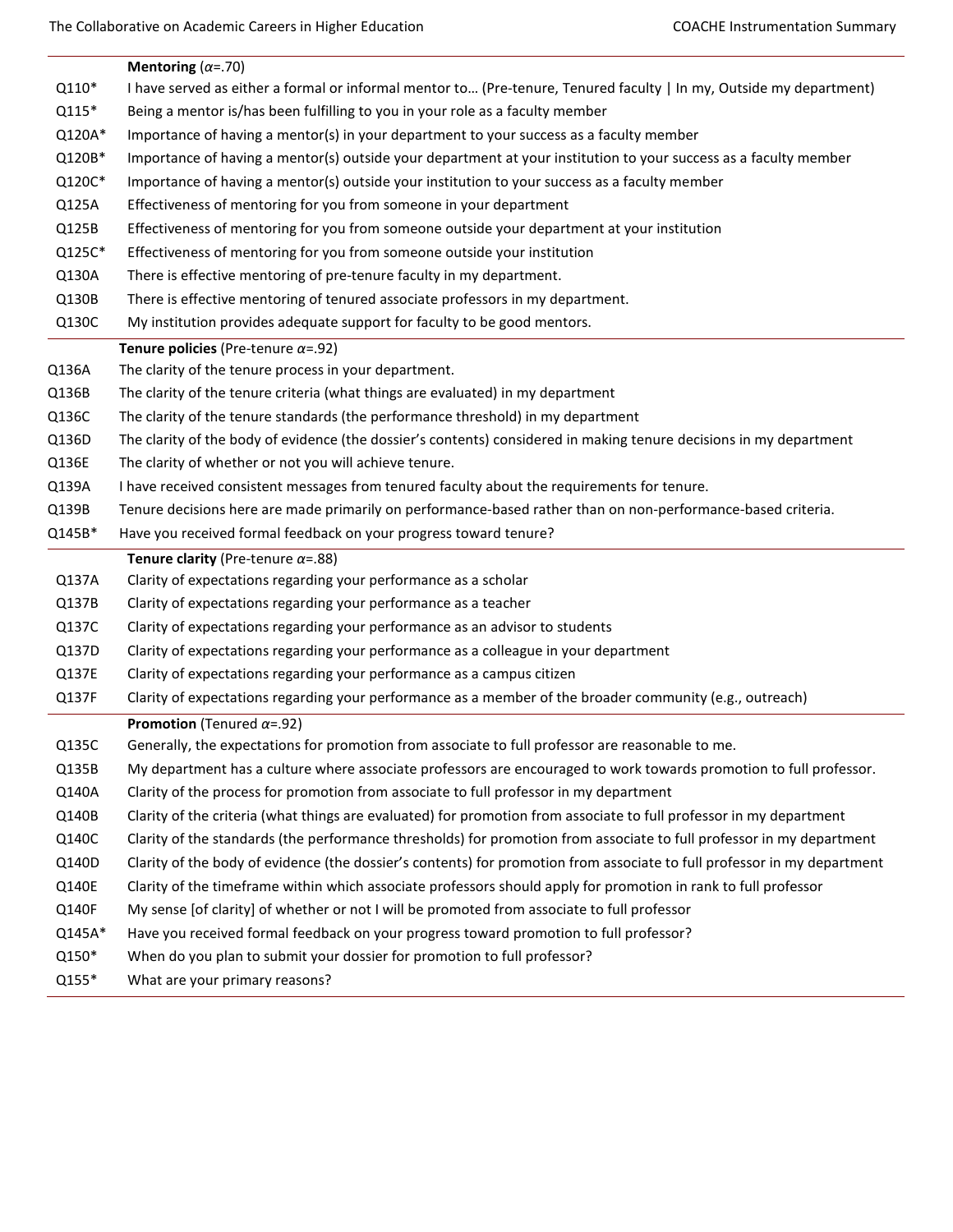|        | Leadership: Senior ( $\alpha$ =.91)                                                                                         |
|--------|-----------------------------------------------------------------------------------------------------------------------------|
| Q180A  | My institution's president's/chancellor's: Pace of decision making                                                          |
| Q180B  | My institution's president's/chancellor's: Stated priorities                                                                |
| Q180C  | My institution's president's/chancellor's: Communication of priorities to faculty                                           |
| Q180L  | My institution's CAO's: Pace of decision making                                                                             |
| Q180M  | My institution's CAO's: Stated priorities                                                                                   |
| Q180N  | My institution's CAO's: Communication of priorities to faculty                                                              |
| Q1800  | My institution's CAO's: Ensuring opportunities for faculty to have input into the institution's priorities [small colleges] |
|        | Leadership: Divisional ( $\alpha$ =.94)                                                                                     |
| Q185D  | My dean's or division head's: Pace of decision making                                                                       |
| Q185E  | My dean's or division head's: Stated priorities                                                                             |
| Q185F  | My dean's or division head's: Communication of priorities to faculty                                                        |
| Q185G  | My dean's or division head's: Ensuring opportunities for faculty to have input into school/college priorities               |
|        | Leadership: Departmental ( $\alpha$ =.95)                                                                                   |
| Q185H  | My department head's or chair's: Pace of decision making                                                                    |
| Q185I  | My department head's or chair's: Stated priorities                                                                          |
| Q185J  | My department head's or chair's: Communication of priorities to faculty                                                     |
| Q185K  | My department head's or chair's: Ensuring opportunities for faculty to have input into departmental policy decisions        |
| Q185L  | My department head's or chair's: Fairness in evaluating my work                                                             |
|        | <b>Leadership: Faculty</b>                                                                                                  |
| Q186A  | My institution-wide faculty governing body's: Pace of decision making                                                       |
| Q186B  | My institution-wide faculty governing body's: Stated priorities                                                             |
| Q186C  | My institution-wide faculty governing body's: Communication of priorities to faculty                                        |
| Q186D  | My institution-wide faculty governing body's: Steps taken to ensure faculty are included in that body's decision making     |
|        | <b>Institutional Governance and Leadership</b>                                                                              |
| Q170A* | My institution's priorities are stated consistently across all levels of leadership.                                        |
| Q170C* | My institution's priorities are acted upon consistently across all levels of leadership.                                    |
| Q170D* | In the past 5 years, my institution's priorities have changed in ways that negatively affect my work in my department.      |
| Q175A* | In adapting to the changing mission, I have received sufficient support from my dean or division head.                      |
| Q175B* | In adapting to the changing mission, I have received sufficient support from my department head or chair.                   |
| Q175C* | In adapting to the changing mission, I have received sufficient support from my chief academic officer.                     |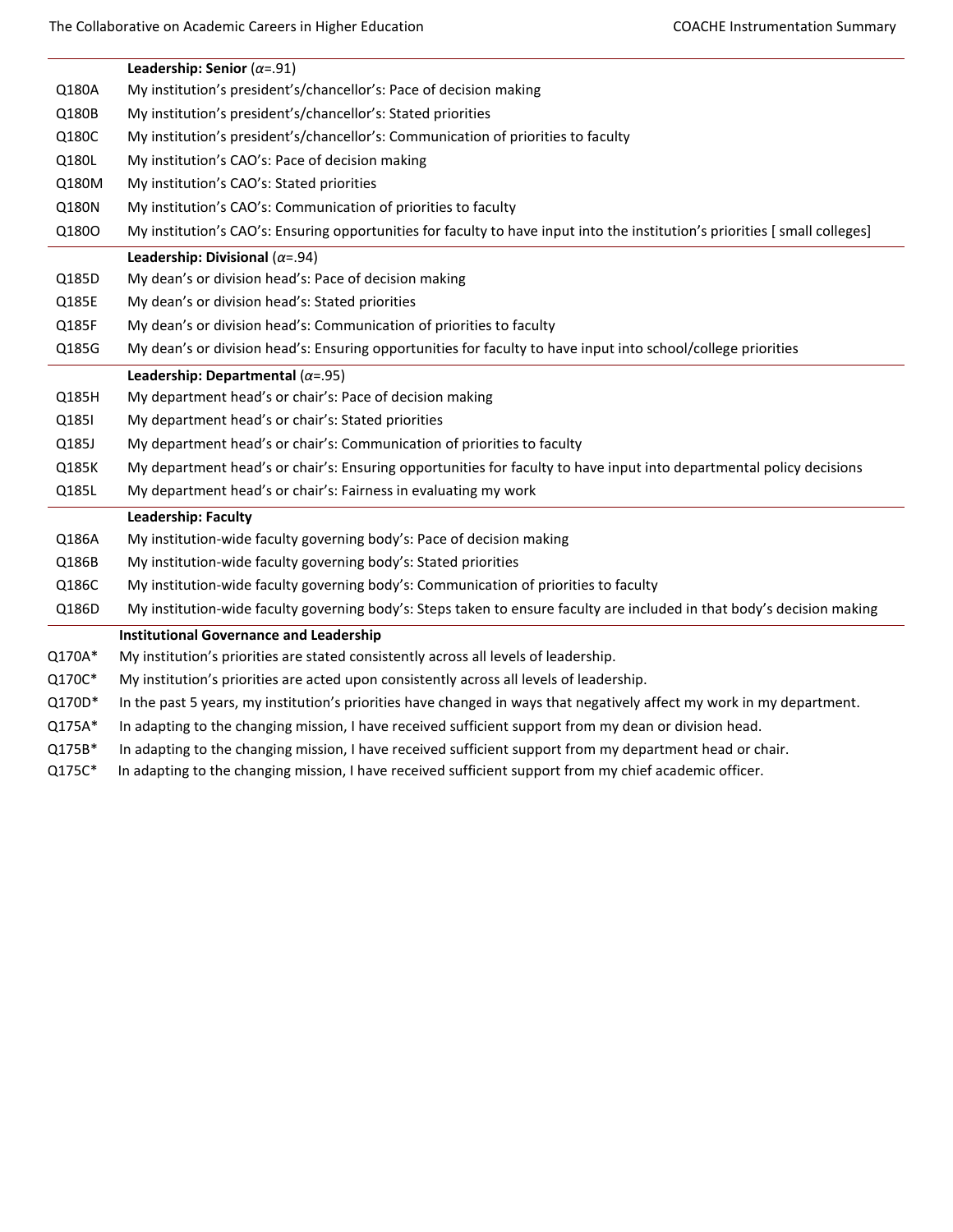|        | <b>Shared Governance</b>                                                                                             |
|--------|----------------------------------------------------------------------------------------------------------------------|
| Q187B  | On the whole, the effectiveness of the shared governance system at your institution.                                 |
| Q188A  | Existing faculty governance structures offer sufficient opptys for me to provide input on institution-wide policies. |
| Q188B  | I understand the process by which I can express my opinions about institutional policies.                            |
| Q188C  | My institution has clear rules about the various roles and authority of the faculty and administration.              |
| Q188D  | My institution's shared governance model holds up under unusual situations.                                          |
| Q188E  | My institution systematically reviews the effectiveness of its decision making processes.                            |
| Q189F  | The governance committees on which I currently serve make observable progress toward goals.                          |
| Q189G  | The progress achieved through governance efforts is publicly recognized.                                             |
| Q189AA | My institution cultivates new leaders among faculty.                                                                 |
| Q189AB | Important institutional decisions not made until consensus among faculty leaders, senior administrators is achieved. |
| Q189AC | Senior administrators ensure that there is sufficient time for faculty to provide input on important decisions.      |
| Q189AD | Once an important decision is made, senior administrators communicate their rationale.                               |
| Q189BA | Faculty leaders and senior administrators: Have equal say in governance matters.                                     |
| Q189BB | Faculty leaders and senior administrators: Engage each other in defining decision criteria used to evaluate options. |
| Q189BC | Faculty leaders and senior administrators: Respectfully consider one another's views before important decisions.     |
| Q189BD | Faculty leaders and senior administrators: Follow agreed-upon rules of engagement when there are disagreements.      |
| Q189BE | Faculty leaders and senior administrators: Have an open system of communication for making decisions.                |
|        | Faculty leaders and senior administrators: Share a sense of responsibility for the welfare of the institution.       |
| Q189BF |                                                                                                                      |
| Q189BG | Faculty leaders and senior administrators: Discuss difficult issues in good faith.                                   |
|        | Departmental collegiality ( $\alpha$ =.84)                                                                           |
| Q200C  | My department colleagues do what they can to make personal/family obligations and an academic career compatible.     |
| Q200D  | Department meetings occur at times that are compatible with my personal/family needs.                                |
| Q205B  | The amount of personal interaction you have with pre-tenure faculty in your department                               |
| Q205C  | How well you fit in your department (e.g. your sense of belonging in your department)                                |
| Q205E  | The amount of personal interaction you have with tenured faculty in your department                                  |
| Q210A  | My department colleagues "pitch in" when needed.                                                                     |
| Q210C  | On the whole, my department is collegial.                                                                            |
| Q212A  | On the whole, my department colleagues are committed to supporting, promoting diversity and inclusion in the dept.   |
|        | Departmental engagement ( $\alpha$ =.80)                                                                             |
| Q190A  | Engagement with faculty in your department in conversations about: Undergraduate student learning                    |
| Q190B  | Engagement with faculty in your department in conversations about: Graduate student learning [large institutions]    |
| Q190C  | Engagement with faculty in your department in conversations about: Effective teaching practices                      |
| Q190D  | Engagement with faculty in your department in conversations about: Effective uses of technology                      |
| Q190E  | Engagement with faculty in your department in conversations about: Uses of current research methodologies            |
| Q205A  | The amount of professional interaction you have with pre-tenure faculty in your department                           |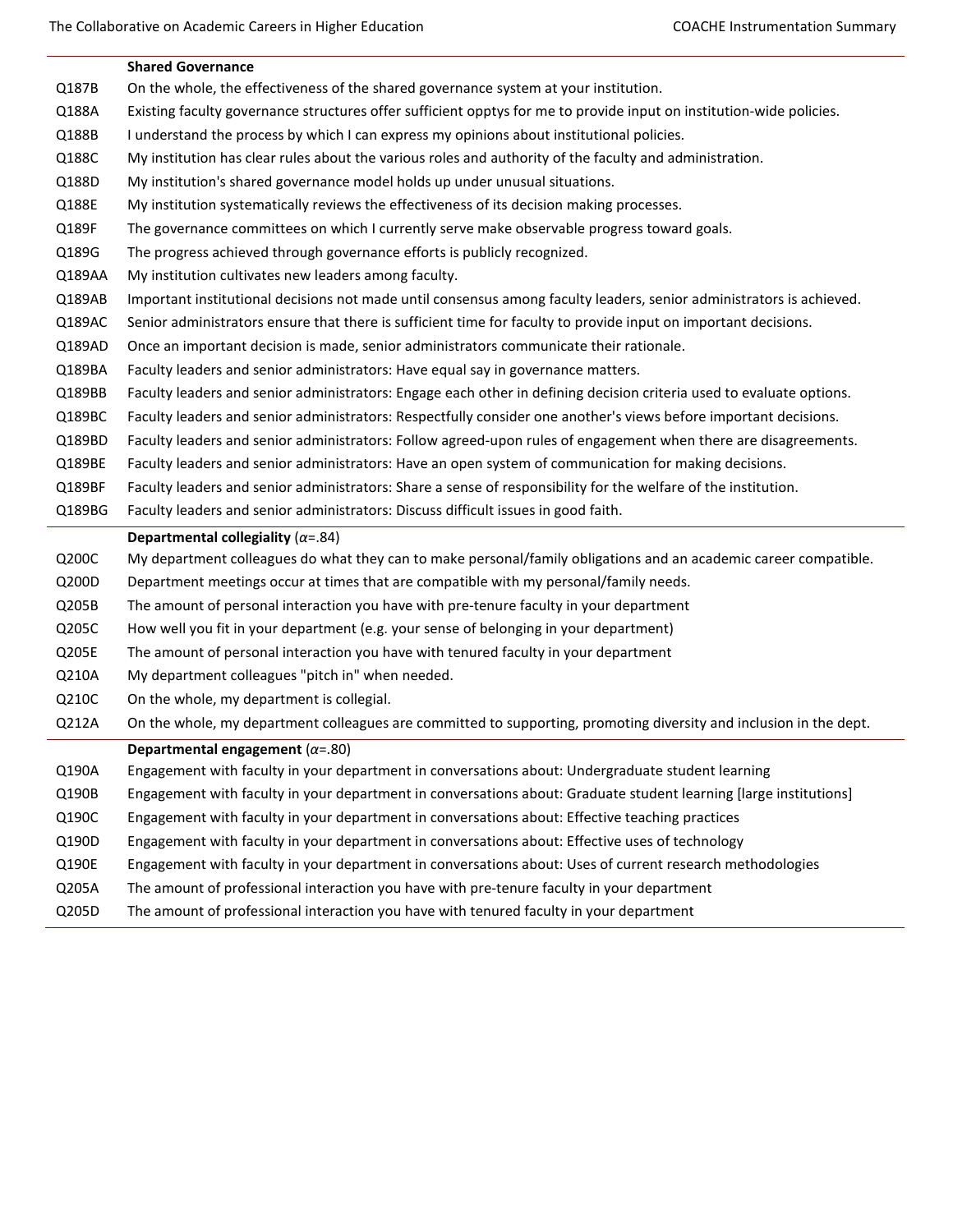|          | Departmental quality ( $\alpha$ =.88)                                                                                                                                                                       |
|----------|-------------------------------------------------------------------------------------------------------------------------------------------------------------------------------------------------------------|
| Q195A    | The intellectual vitality of tenured faculty in your department                                                                                                                                             |
| Q195B    | The intellectual vitality of pre-tenure faculty in your department                                                                                                                                          |
| Q195C    | The research/scholarly/creative productivity of tenured faculty in your department                                                                                                                          |
| Q195D    | The research/scholarly/creative productivity of pre-tenure faculty in your department                                                                                                                       |
| Q195G    | The teaching effectiveness of tenured faculty in your department                                                                                                                                            |
| Q195H    | The teaching effectiveness of pre-tenure faculty in your department                                                                                                                                         |
| Q1951    | The teaching effectiveness of non-tenure track faculty in your department                                                                                                                                   |
| Q240B    | My department is successful at recruiting high-quality faculty members.                                                                                                                                     |
| Q240C    | My department is successful at retaining high-quality faculty members.                                                                                                                                      |
| Q240D    | My department is successful at addressing sub-standard tenured faculty performance.                                                                                                                         |
|          | Appreciation and recognition ( $\alpha$ =.92)                                                                                                                                                               |
| Q215A    | Recognition you receive for your teaching efforts                                                                                                                                                           |
| Q215B    | Recognition you receive for your student advising?                                                                                                                                                          |
| Q215C    | Recognition you receive for your scholarly/creative work?                                                                                                                                                   |
| Q215D    | Recognition you receive for your service contributions?                                                                                                                                                     |
| Q215E    | Recognition you receive for your outreach?                                                                                                                                                                  |
| Q215J    | For all of your work, recognition you receive from your chief academic officer (provost, VPAA, dean of faculty)?                                                                                            |
| Q215K    | For all of your work, recognition you receive from your dean or division head?                                                                                                                              |
| Q215L    | For all of your work, recognition you receive from your department head or chair?                                                                                                                           |
| Q215I    | For all of your work, recognition you receive from your colleagues/peers?                                                                                                                                   |
| Q220A    | My school/college is valued by this institution's President/Chancellor and Provost. [large institutions]                                                                                                    |
| Q220B    | My department is valued by this institution's President/Chancellor and Provost.                                                                                                                             |
| Q245A    | The chief academic officer at my institution seems to care about the quality of life for faculty of my rank.                                                                                                |
|          | <b>Recruitment and retention</b>                                                                                                                                                                            |
| Q225*    | Which have you done at this institution in the past five years? (Sought outside job offer, Received outside job offer,                                                                                      |
|          | Renegotiated my employment)                                                                                                                                                                                 |
| $Q226*$  | Motivation for seeking an outside offer                                                                                                                                                                     |
| $Q227*$  | Seriousness of consideration of outside offer                                                                                                                                                               |
| Q228*    | Satisfaction with retention efforts                                                                                                                                                                         |
| Q235*    | If you could negotiate adjustments to your employment, which of the following items would you most like to adjust?                                                                                          |
| Q240A*   | Outside offers are not necessary as leverage in compensation negotiations.                                                                                                                                  |
| Q255A*   | How long do you plan to remain at this institution?                                                                                                                                                         |
| Q255B*   | Assuming you achieve tenure, how long do you plan to remain at this institution?                                                                                                                            |
|          | <b>Global satisfaction</b>                                                                                                                                                                                  |
| $Q212B*$ | There is visible leadership at my institution for the support and promotion of diversity on campus                                                                                                          |
| Q245D*   | If I had it to do all over, I would again choose to work at this institution.                                                                                                                               |
| Q250A*   | All things considered, your department as a place to work                                                                                                                                                   |
| Q250B*   | All things considered, your institution as a place to work                                                                                                                                                  |
| Q260*    | If you were to choose to leave your institution, what would be your primary reason?                                                                                                                         |
| Q265*    | If a candidate for a faculty position at your rank asked you about your department as a place to work, would you<br>(Recommend, With reservations, Not recommend)                                           |
| Q267A*   | Please check the two (and only two) BEST aspects about working at your institution.                                                                                                                         |
| Q267B*   | Please check the two (and only two) WORST aspects about working at your institution.<br>Use the space below to tell us the number one thing that you, personally, feel your institution could do to improve |
| Q270     |                                                                                                                                                                                                             |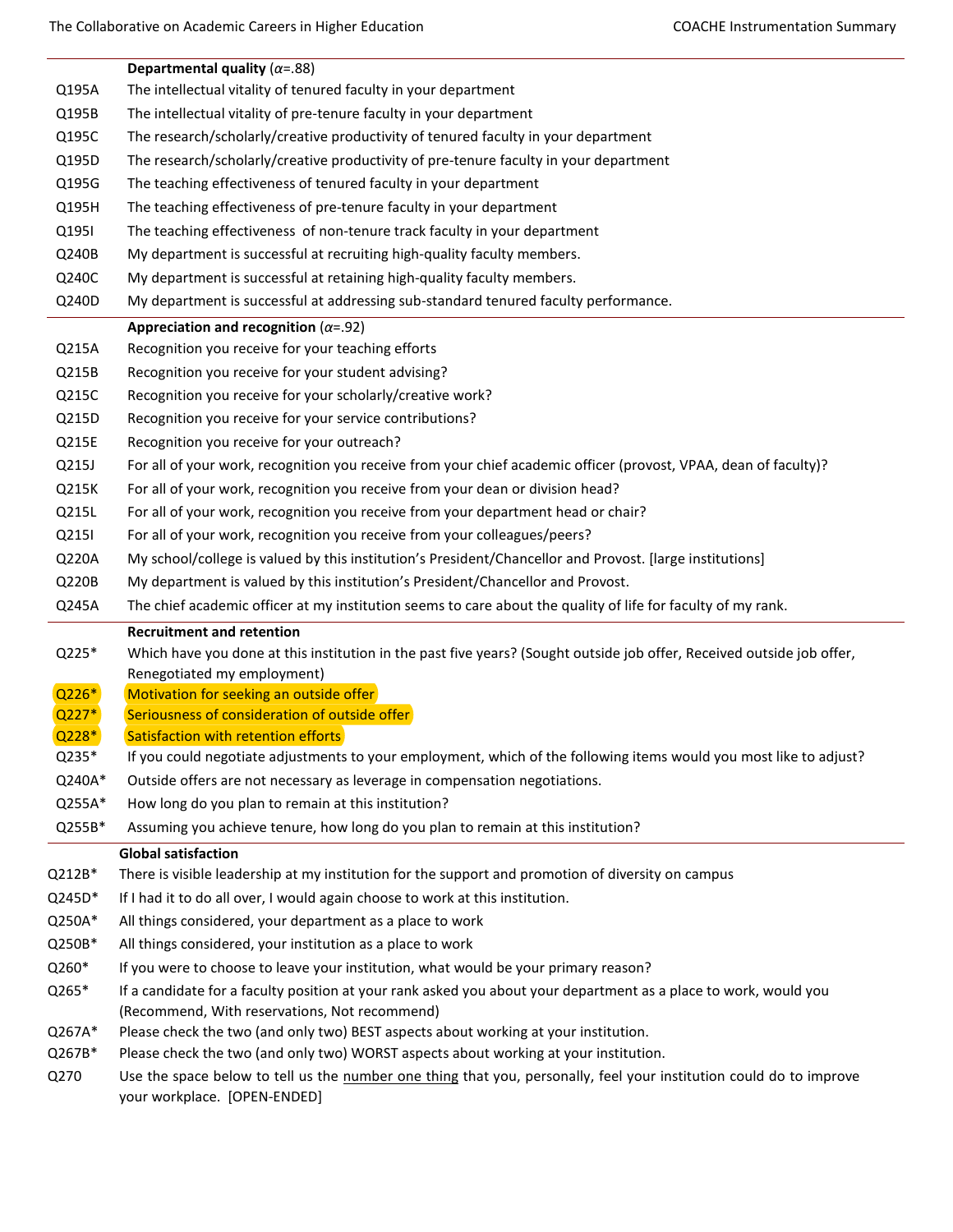|        | Optional modules:                                                                                                      |
|--------|------------------------------------------------------------------------------------------------------------------------|
|        | Tenure reasonableness (Pre-tenure $\alpha$ =.88)                                                                       |
| Q138A  | Reasonableness of expectations regarding your performance as a scholar.                                                |
| Q138B  | Reasonableness of expectations regarding your performance as a teacher.                                                |
| Q138C  | Reasonableness of expectations regarding your performance as an advisor to students.                                   |
| Q138D  | Reasonableness of expectations regarding your performance as a colleague in your department.                           |
| Q138E  | Reasonableness of expectations regarding your performance as a campus citizen.                                         |
| Q138F  | Reasonableness of expectations regarding your performance as a member of the broader community (e.g., outreach).       |
|        | Non-tenure-track Faculty (Full-time NTT faculty only)                                                                  |
| Q450A* | Clarity of the contract renewal process in my department                                                               |
| Q450B* | Clarity of the contract renewal criteria (what things are evaluated) in my department                                  |
| Q450C* | Clarity of the contract renewal standards (the performance thresholds) in my department                                |
| Q450D* | Clarity of the body of evidence (the dossiers' contents) considered in making contract renewal decisions               |
| Q450E* | Clarity of my sense of whether or not my contract will be renewed                                                      |
| Q460A* | Clarity of the promotion process for non-tenure-track faculty in my department                                         |
| Q460B* | Clarity of the criteria (what things are evaluated) for promotion of non-tenure-track faculty in my department         |
| Q460C* | Clarity of the standards (the performance thresholds) for promotion of non-tenure-track faculty in my department       |
| Q460D* | Clarity of the body of evidence (the dossiers' contents) considered in making promotion decisions for non-tenure-track |
|        | faculty in my department                                                                                               |
| Q460E* | Clarity of my sense of whether or not I will be promoted                                                               |
|        |                                                                                                                        |
|        | Clinical Faculty (Full-time clinical faculty only)                                                                     |
| Q45F   | The portion of your time spent on patient care/client services                                                         |
| Q50F   | Indicate whether you feel you spend too much or too little time on patient care/client services                        |
| Q137G  | Clarity of expectations regarding your performance as a provider of patient care/client services                       |
| Q190F  | Engagement with faculty in your department in conversations about: Resident learning                                   |
| Q190G  | Engagement with faculty in your department in conversations about: Effective patient care practices                    |
| Q215E  | Recognition you receive for your patient care/client services                                                          |
| Q470A  | Support from non-physician clinical staff for your clinical care activities                                            |
| Q470B  | Opportunities for physician input in management decisions                                                              |
| Q470C  | Communication to physicians about this location's financial status                                                     |
| Q470D  | The teamwork between physicians and other clinical staff                                                               |
| Q470E  | Location's responsiveness in meeting your requests as a physician                                                      |
| Q470F  | Space available for your clinical practice                                                                             |
| Q470G  | Availability of supplies for your clinical practice                                                                    |
| Q470H  | Quality of equipment needed for your clinical practice                                                                 |
| Q470I  | Your ability to provide a high quality of patient care in this location                                                |
| Q470J  | How well this clinical location functions overall as it relates to patient care                                        |

\* Not included in benchmark (following principal component analysis), but reported individually in the COACHE Institutional Report.